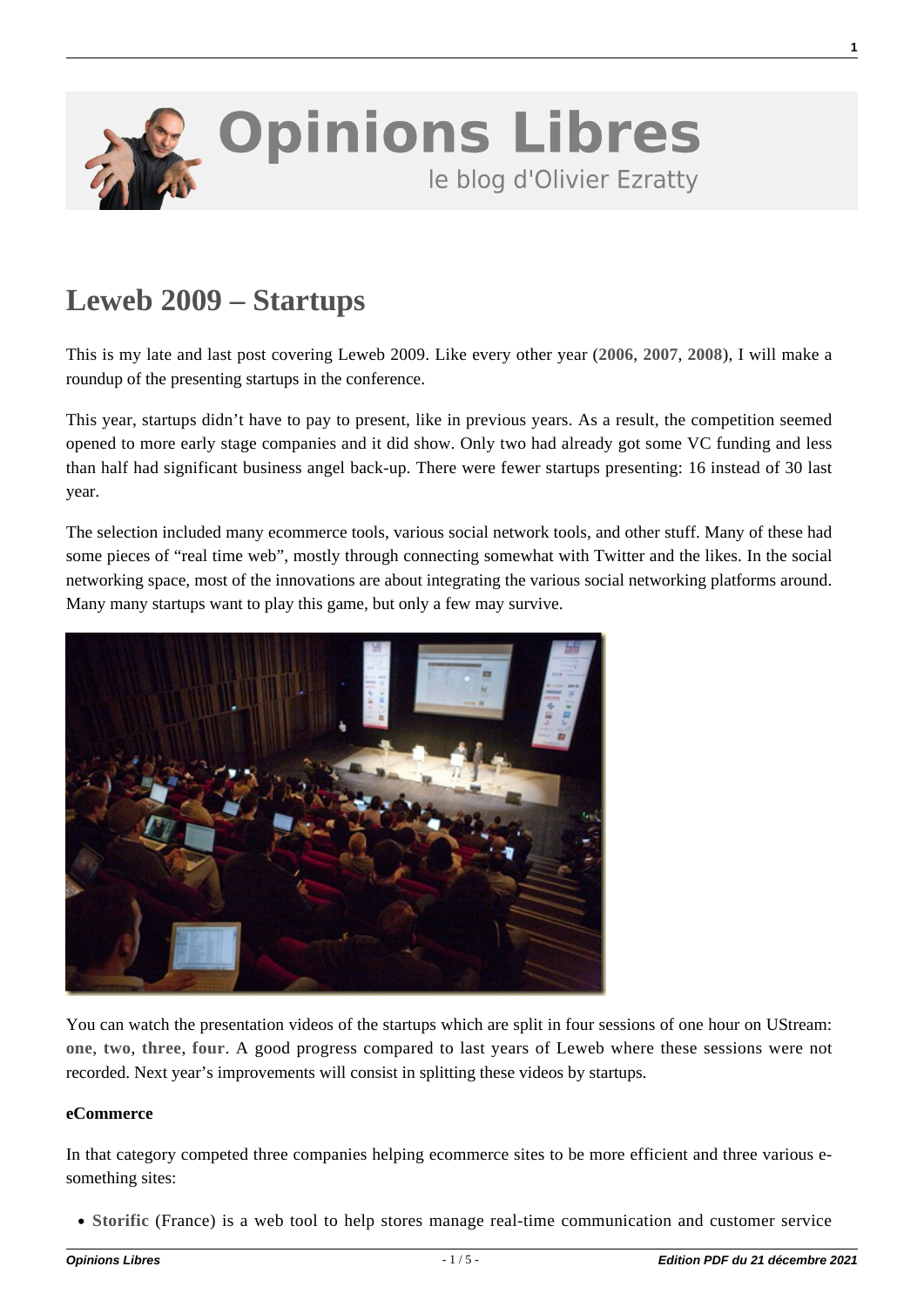through social networks, Twitter and others. Is it a necessary intermediation? Can't stores use Twitter directly? Business model is Fremium and white label based.

- **[Shutl](http://www.shutl.co.uk/)** (UK) is a web service to aggregate "same day" delivery services companies with e-retailer sites. At a cost that is equivalent or even cheaper than standard delivery services.
- **[LiqPay](http://www.liqpay.com/)** (Ukrain) is a payment solution based on mobile number to send cash to anybody. But not much information on how it works, security, trust or bank relationships. Can be positioned as a PayPal using phone number instead of userid+password. How safe is that? They are still already partnering with Visa. Their business model is to charge a transaction based fee for each money transfer.
- **[Sokoz](http://www.sokoz.fr/)** (France) is a real time reverse auction system synchronized with all clients. Auctions last 30 seconds and drive impulse purchase decisions. Right on point for this year's web theme! It uses instant messaging and Twitter to warn users of new interesting sales. It's starting as a btoc system but could be extended to a btob system. Patent pending process.
- **[Sports Predictions](http://www.getinlive.com/)** (Denmark) is a web site providing statistics for sports subject to betting, starting with football. It improves the betting process, but what if everybody starts to use it? Use statistics to create the odds. Can be used to compare live TV games and live games to place real-time bets. Uses a lot of historical data and patterns. Many betting sites currently show up in Europe are they are getting legit. Business model based on transaction fees and white labels for bookmakers. Wants to go in the USA.



**[Kukunu](http://www.kukunu.com/)** (UK) is a trip planning site with hotels and sightseeing recommendations. With a tool to organize elements from a trip in an agenda, a recommendation engine based on behavior during planning process and interesting spot points around where you plan to be. The platform is open and social. Users can ask advice to their friends real-time through social networks like Twitter. It lack travel price optimization at this point but could embed price rules afterwards. Business model is based on a classical 6% commission on bookings, mostly from hotels. It will have to address mobiles after they get some funding. Will do specific SEM to generate audience and some viral effect through social networks. Quite a crowded market. They are looking to  $600K\epsilon$ .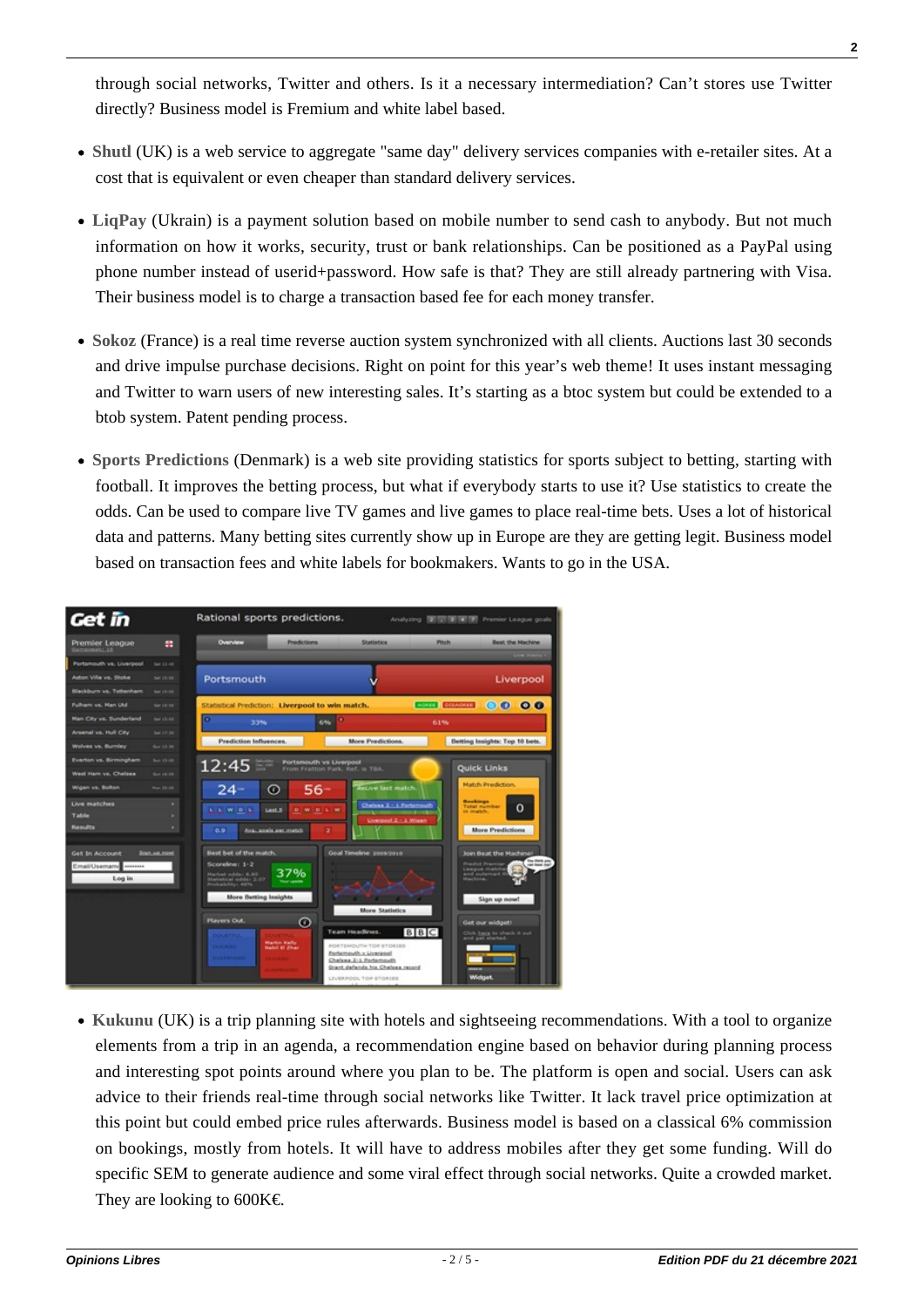#### **Social networks**

**[Tigerlily](http://tigerlilyapp.com/)** (France) is an application that enables users to customize and manage their Facebook pages with widgets. It supports Flash animations and has several available widgets: video, text, image, Twitter, RS, music player, podcast and Flickr pictures. It provides various tools to drive traffic to your Facebook page such as a newsletter feature to collect emails from friends and a contest feature. It displays statistics to know what users are doing on your page. They already have Orange as a customer and want to be the European leaders of Facebook application creation. But European expansion will be a big challenge for them. They also want also to do consulting on community management to get a direct relationship with large customers. Product or service? The eternal choice for a startup.



**[FriendBinder](http://friendbinder.com/)** (UK) is an integrator of social network to track what your friends are doing on these. It supports Facebook, Twitter, Youtube, Flickr, Digg, Delicious. Web site and mobile site with same feature set. It includes location based friends activity tracking. Friends can be organized but the problem is your friends have to be in FriendBinder so that they show in the friends list of the web site. So by default, after connecting to Twitter and Facebook, you have no friends in the application user interface (*see below*). If a social network aggregator requires you to redefine who your friends are, it becomes an endless work! Their monetization works through search ads and partnerships, classical, but will be hard to generate break even for a while. How many social network aggregators are competing so far? Way too many. Many such tools also exist on mobiles such as Miyowa InTouch 5.

|  | Friends                                      |
|--|----------------------------------------------|
|  | I Filter By Tag<br>Find Friend               |
|  | All interest Lewis 4 3 2 4<br>Recent Members |
|  | Interest Level<br>Last Active<br>Name        |
|  | <b>Courty</b><br><b>D</b> S <b>k</b> oone    |

**[FitnessKeeper](http://www.runkeeper.com/)** (USA) runs RunKeeper, a mobile fitness tracker application for the iPhone coupled with some web service consolidating the related data. It tracks distance, time, speed, pace, calories burned,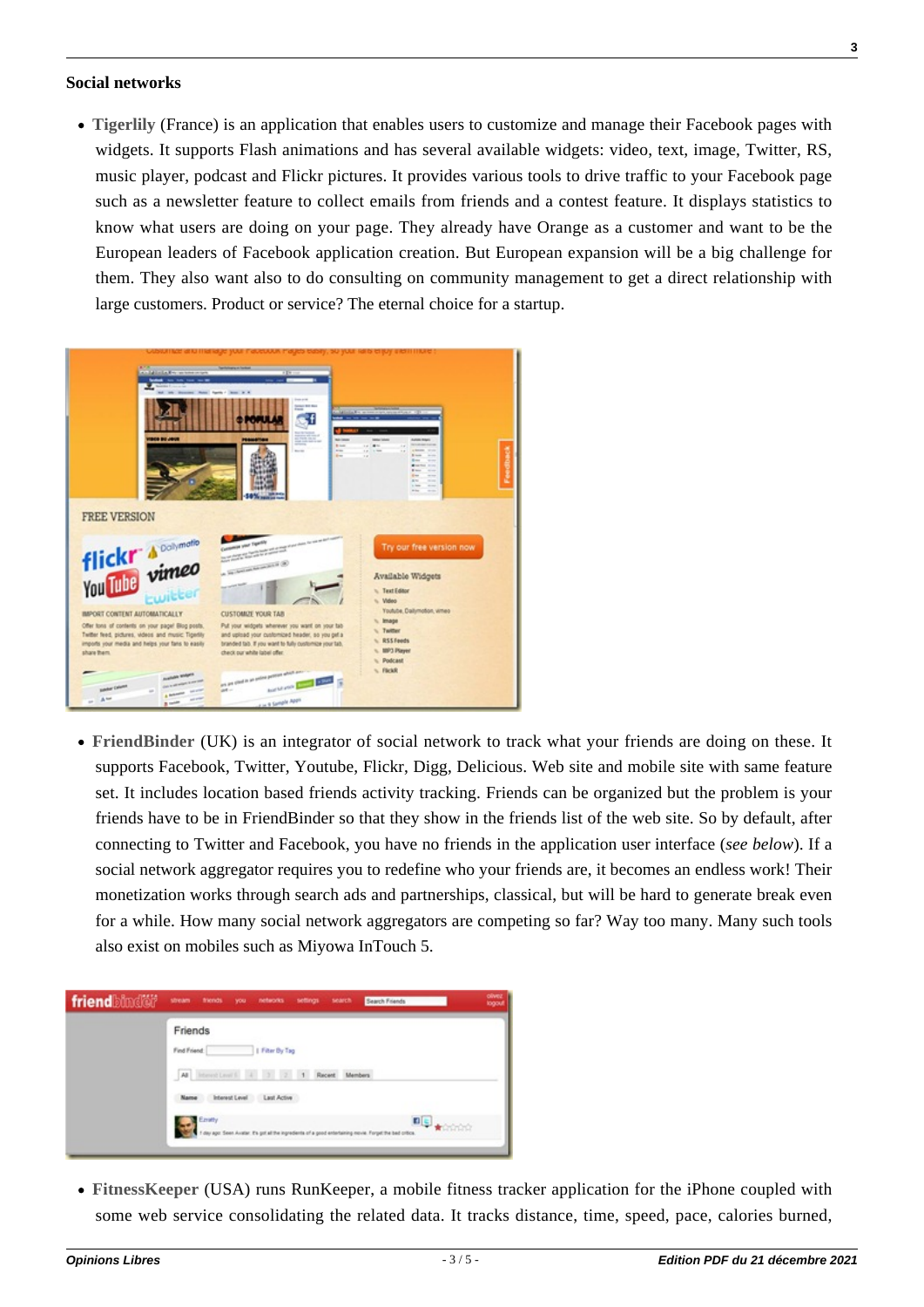elevation and path traveled on a map. What you record can be stored online and broadcasted to your friends, such as through social networks like Twitter. So, it's mostly for joggers. The platform can provide advice on when to do sports, how to do it, etc. It was in the top 10 iPhone applications for Time Magazine. The business model is fremium based, with a subscription revenue for a reporting solution of individual data and other people's data. The paid version was so far acquired by 10% of users. Not bad at all.

Nyoulink **[Stribe](http://www.stribe.com/)** (France) was the winner of this year's Leweb startup contest. I already covered them in the **[Traveling Geeks visit](https://www.oezratty.net/wordpress/2009/with-the-traveling-geeks-paris-incubator/)** to the Paris Incubator. Here they are, happy winners! A French startup winning at Leweb? Extraordinary? Not at all! French startups won 3 out of the last 4 Leweb startup competitions (with Yoono and Goojet). Influenced by the jury that has usually at least one or two French guys? Hard to tell.



## **Text and search tools**

- **[Mendeley](http://www.mendeley.com/)** (UK) is a (rich client) search management tool for research papers which enables the creation of a paper bibliography and provide some recommendation on related papers. Winner of the TechCrunch Europe event Plugg in March 2009.
- **[The Hyperwords Company](http://www.hyperwords.net/)** (UK) develops a browser add-on that improves the way you search on the web and adds inline insert of text while you edit it. A Firefox add-on that will be hard to monetize.
- **[Wordy](http://www.wordy.com/)** (Denmark), an online service to copy-edit your English text for grammar, spelling, structure and punctuation. Done by real people, certainly offshore.

## **Collaboration tools**

**[task.ly](http://task.ly/teaser)** (Russia) is a web based task management connected to other popular web services and available on web and mobiles. With easy task input and semantic analysis to fetch documents relevant to complete the task. Fremium based business model for \$4 a month. A nice to have solution. Not sure it'll shake the web.

## **Development and infrastructure**

**[CloudSplit](http://cloudsplit.com/)** (Ireland) offers real time views and graphics on what is happening on your Amazon, Azure or any other grid from a cost perspective. It helps identify optimization opportunities for your cloud code. Can